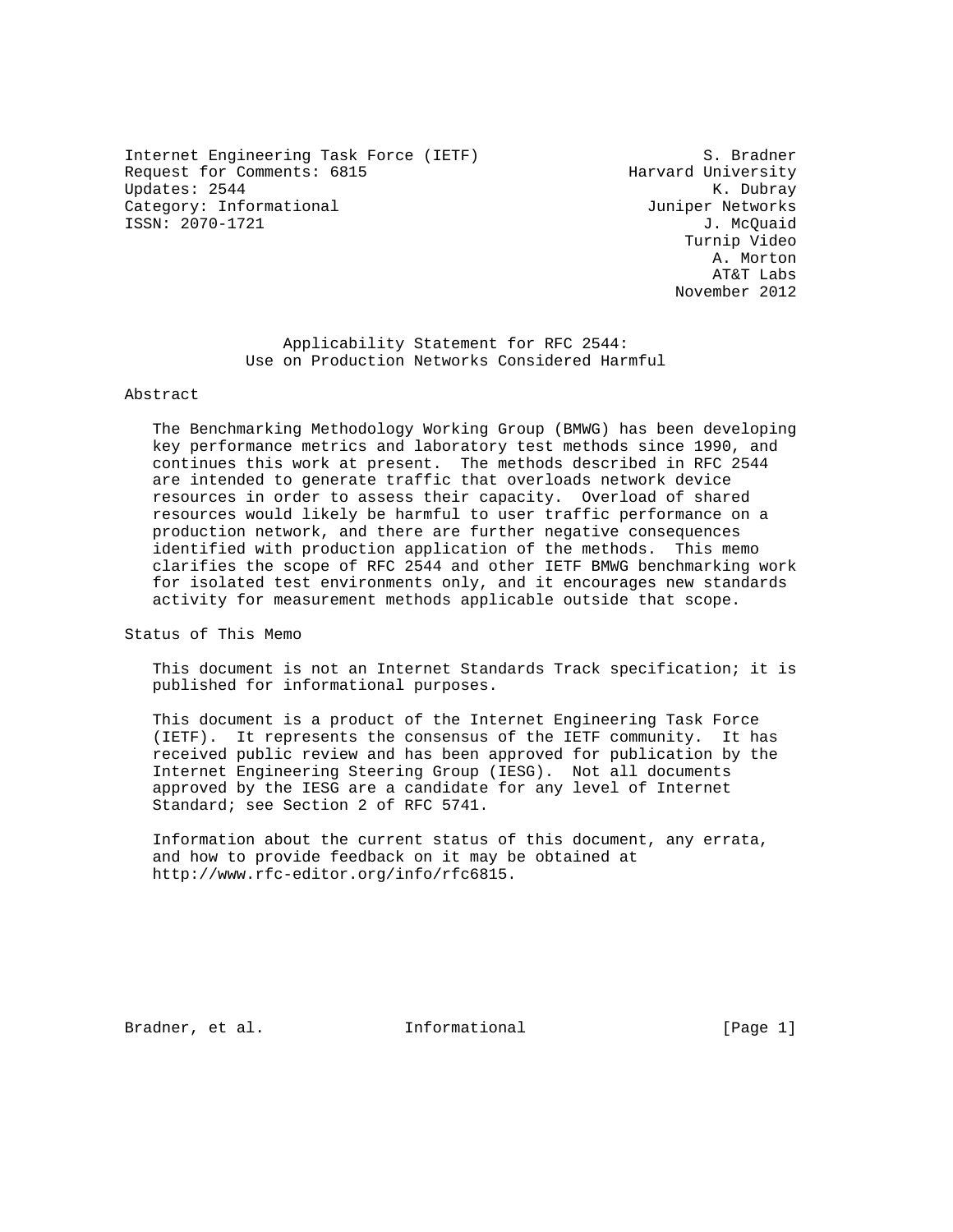## Copyright Notice

 Copyright (c) 2012 IETF Trust and the persons identified as the document authors. All rights reserved.

 This document is subject to BCP 78 and the IETF Trust's Legal Provisions Relating to IETF Documents (http://trustee.ietf.org/license-info) in effect on the date of

 publication of this document. Please review these documents carefully, as they describe your rights and restrictions with respect to this document. Code Components extracted from this document must include Simplified BSD License text as described in Section 4.e of the Trust Legal Provisions and are provided without warranty as described in the Simplified BSD License.

Table of Contents

|  | 3. The Concept of an Isolated Test Environment 4             |  |
|--|--------------------------------------------------------------|--|
|  | 4. Why the Methods of RFC 2544 Are Intended Only for ITE 4   |  |
|  | 4.1. Experimental Control and Accuracy 4                     |  |
|  |                                                              |  |
|  | 5. Advisory on RFC 2544 Methods in Production Networks 5     |  |
|  | 6. Considering Performance Testing in Production Networks  6 |  |
|  |                                                              |  |
|  |                                                              |  |
|  |                                                              |  |
|  |                                                              |  |
|  |                                                              |  |
|  | Appendix A. Example of RFC 2544 Method Failure in Production |  |
|  |                                                              |  |
|  |                                                              |  |

Bradner, et al. 1nformational [Page 2]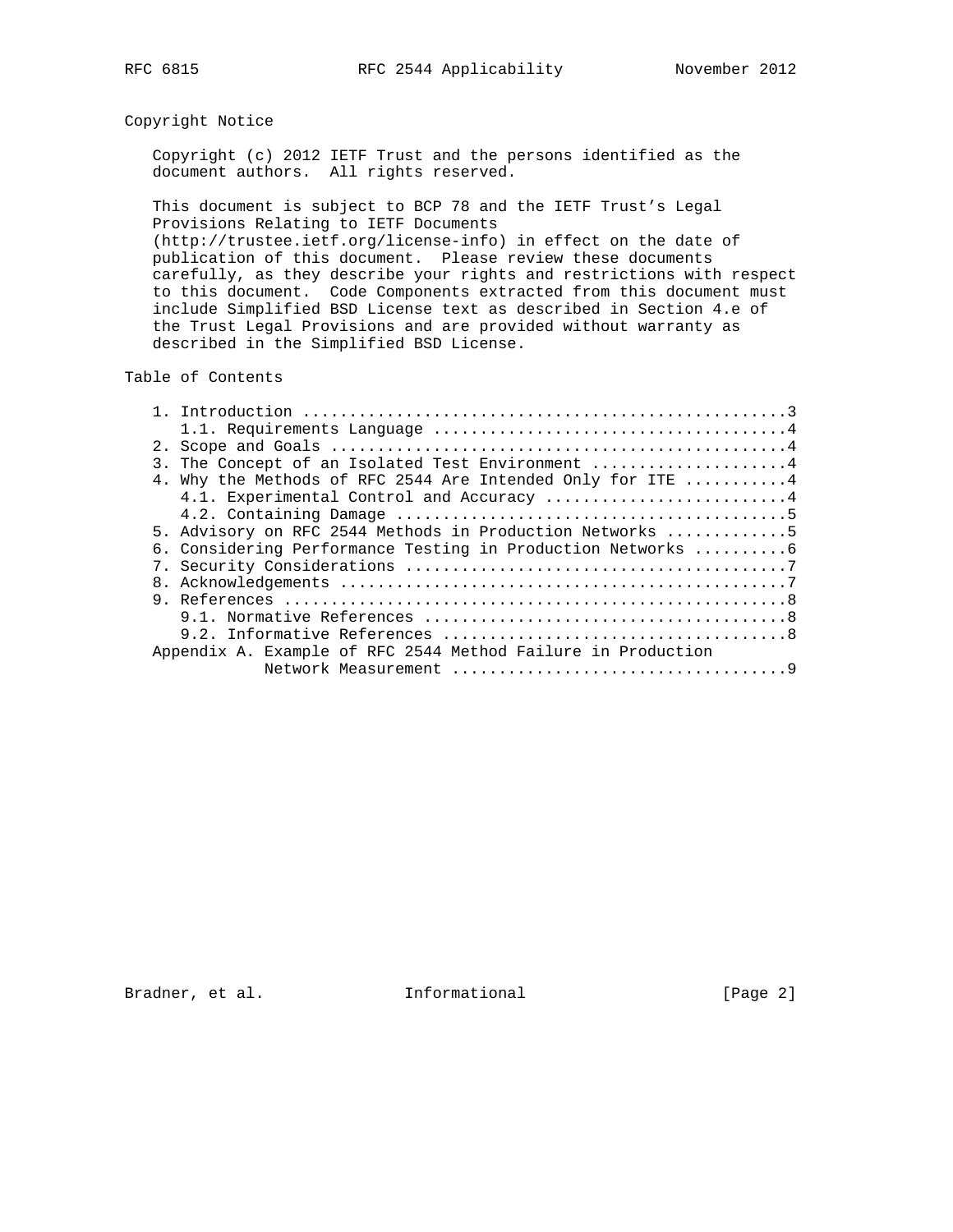### 1. Introduction

 This memo clarifies the scope and use of IETF Benchmarking Methodology Working Group (BMWG) tests including [RFC2544], which discusses and defines several tests that may be used to characterize the performance of a network interconnecting device. All readers of this memo must read and fully understand [RFC2544].

 Benchmarking methodologies (beginning with [RFC2544]) have always relied on test conditions that can only be produced and replicated reliably in the laboratory. These methodologies are not appropriate for inclusion in wider specifications such as:

- 1. Validation of telecommunication service configuration, such as the Committed Information Rate (CIR).
- 2. Validation of performance metrics in a telecommunication Service Level Agreement (SLA), such as frame loss and latency.
- 3. Telecommunication service activation testing, where traffic that shares network resources with the test might be adversely affected.

 Above, we distinguish "telecommunication service" (where a network service provider contracts with a customer to transfer information between specified interfaces at different geographic locations) from the generic term "service". Below, we use the adjective "production" to refer to networks carrying live user traffic. [RFC2544] used the term "real-world" to refer to production networks and to differentiate them from test networks.

 Although [RFC2544] has been held up as the standard reference for the testing listed above, we believe that the actual methods used vary from [RFC2544] in significant ways. Since the only citation is to [RFC2544], the modifications are opaque to the standards community and to users in general.

 Since applying the test traffic and methods described in [RFC2544] on a production network risks causing overload in shared resources, there is direct risk of harming user traffic if the methods are misused in this way. Therefore, the IETF BMWG developed this Applicability Statement for [RFC2544] to directly address the situation.

Bradner, et al. 1nformational [Page 3]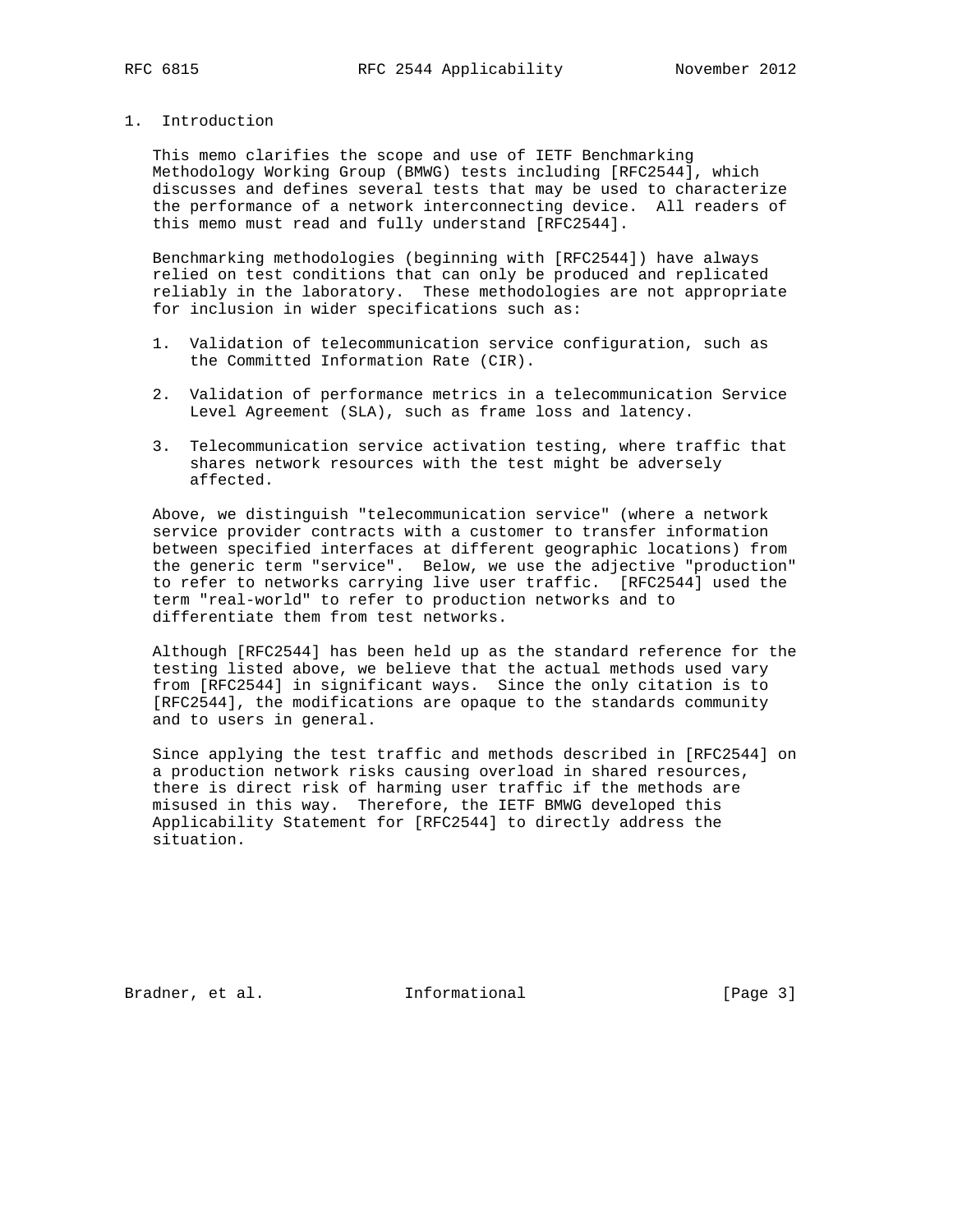#### 1.1. Requirements Language

 The key words "MUST", "MUST NOT", "REQUIRED", "SHALL", "SHALL NOT", "SHOULD", "SHOULD NOT", "RECOMMENDED", "MAY", and "OPTIONAL" in this document are to be interpreted as described in RFC 2119 [RFC2119].

2. Scope and Goals

 This memo clarifies the scope of [RFC2544] with the goal of providing guidance to the industry on its applicability, which is limited to laboratory testing.

3. The Concept of an Isolated Test Environment

 An Isolated Test Environment (ITE) used with the methods of [RFC2544] (as illustrated in Figures 1 through 3 of [RFC2544]) has the ability to:

- o contain the test streams to paths within the desired setup
- o prevent non-test traffic from traversing the test setup

 These features allow unfettered experimentation, while at the same time protecting lab equipment management/control LANs and other production networks from the unwanted effects of the test traffic.

4. Why the Methods of RFC 2544 Are Intended Only for ITE

 The following sections discuss some of the reasons why [RFC2544] methods are applicable only for isolated laboratory use, and the consequences of applying these methods outside the lab environment.

4.1. Experimental Control and Accuracy

 All of the tests described in RFC 2544 require that the tester and device under test are the only devices on the networks that are transmitting data. The presence of other traffic (unwanted on the ITE network) would mean that the specified test conditions have not been achieved and flawed results are a likely consequence.

 If any other traffic appears and the amount varies over time, the repeatability of any test result will likely depend to some degree on the amount and variation of the other traffic.

 The presence of other traffic makes accurate, repeatable, and consistent measurements of the performance of the device under test very unlikely, since the complete details of test conditions will not be reported.

Bradner, et al. 1nformational [Page 4]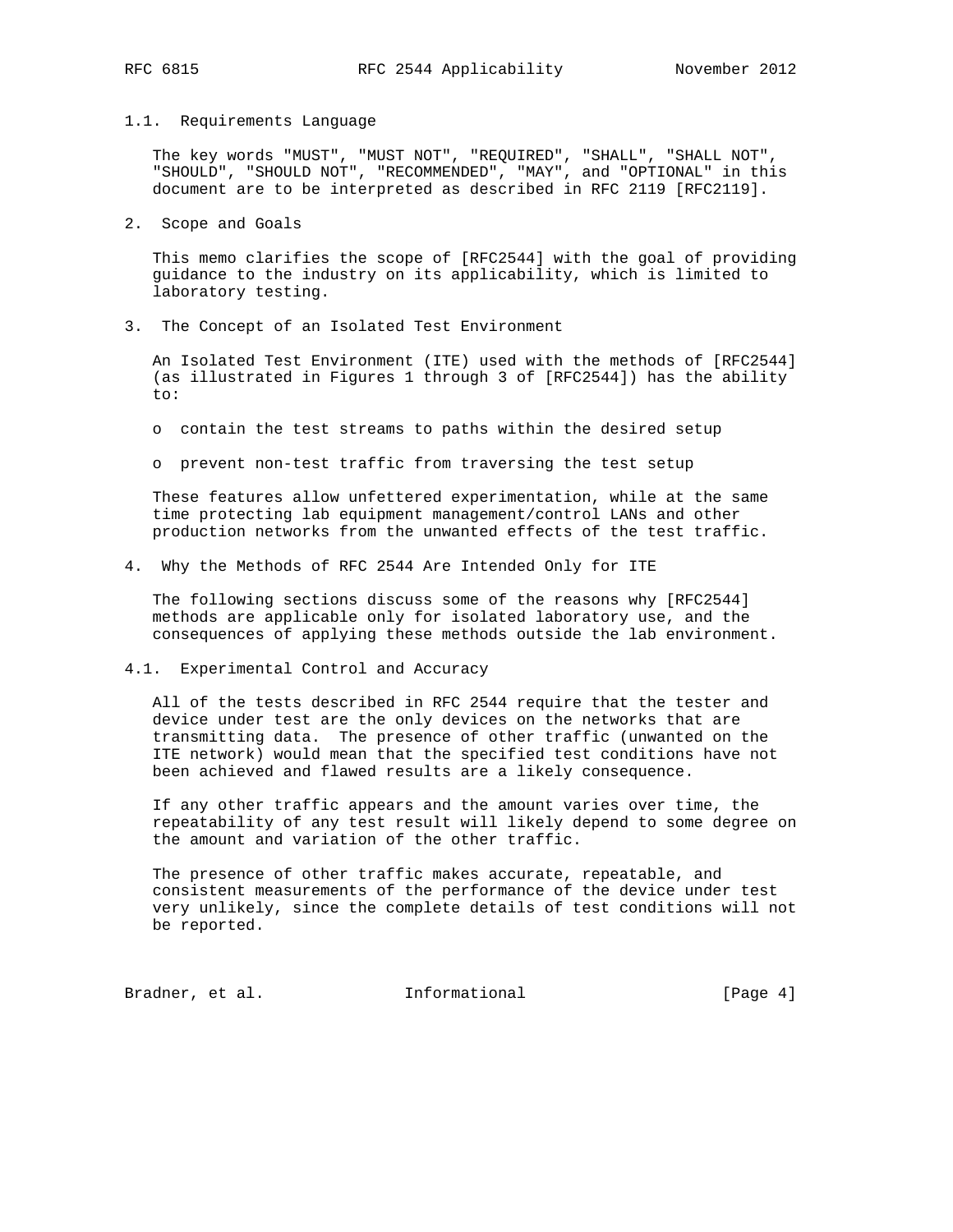For example, the RFC 2544 Throughput Test attempts to characterize a maximum reliable load; thus, there will be testing above the maximum that causes packet/frame loss. Any other sources of traffic on the network will cause packet loss to occur at a tester data rate lower than the rate that would be achieved without the extra traffic.

#### 4.2. Containing Damage

 [RFC2544] methods, specifically to determine Throughput as defined in [RFC1242] and other benchmarks, may overload the resources of the device under test, and they may cause failure modes in the device under test. Since failures can become the root cause of more widespread failure, it is clearly desirable to contain all test traffic within the ITE.

 In addition, such testing can have a negative effect on any traffic that shares resources with the test stream(s) since, in most cases, the traffic load will be close to the capacity of the network links.

 Appendix C.2.2 of [RFC2544] (as adjusted by errata) gives the private IPv4 address range for testing:

 "...The network addresses 198.18.0.0 through 198.19.255.255 have been assigned to the BMWG by the IANA for this purpose. This assignment was made to minimize the chance of conflict in case a testing device were to be accidentally connected to part of the Internet. The specific use of the addresses is detailed below."

 In other words, devices operating on the Internet may be configured to discard any traffic they observe in this address range, as it is intended for laboratory ITE use only. Thus, if testers using the assigned testing address ranges are connected to the Internet and test packets are forwarded across the Internet, it is likely that the packets will be discarded and the test will not work.

 We note that a range of IPv6 addresses has been assigned to BMWG for laboratory test purposes, in [RFC5180] (as amended by errata).

 See the Security Considerations section below for further considerations on containing damage.

5. Advisory on RFC 2544 Methods in Production Networks

 The tests in [RFC2544] were designed to measure the performance of network devices, not of networks, and certainly not production networks carrying user traffic on shared resources. There will be undesirable consequences when applying these methods outside the isolated test environment.

Bradner, et al. 1nformational [Page 5]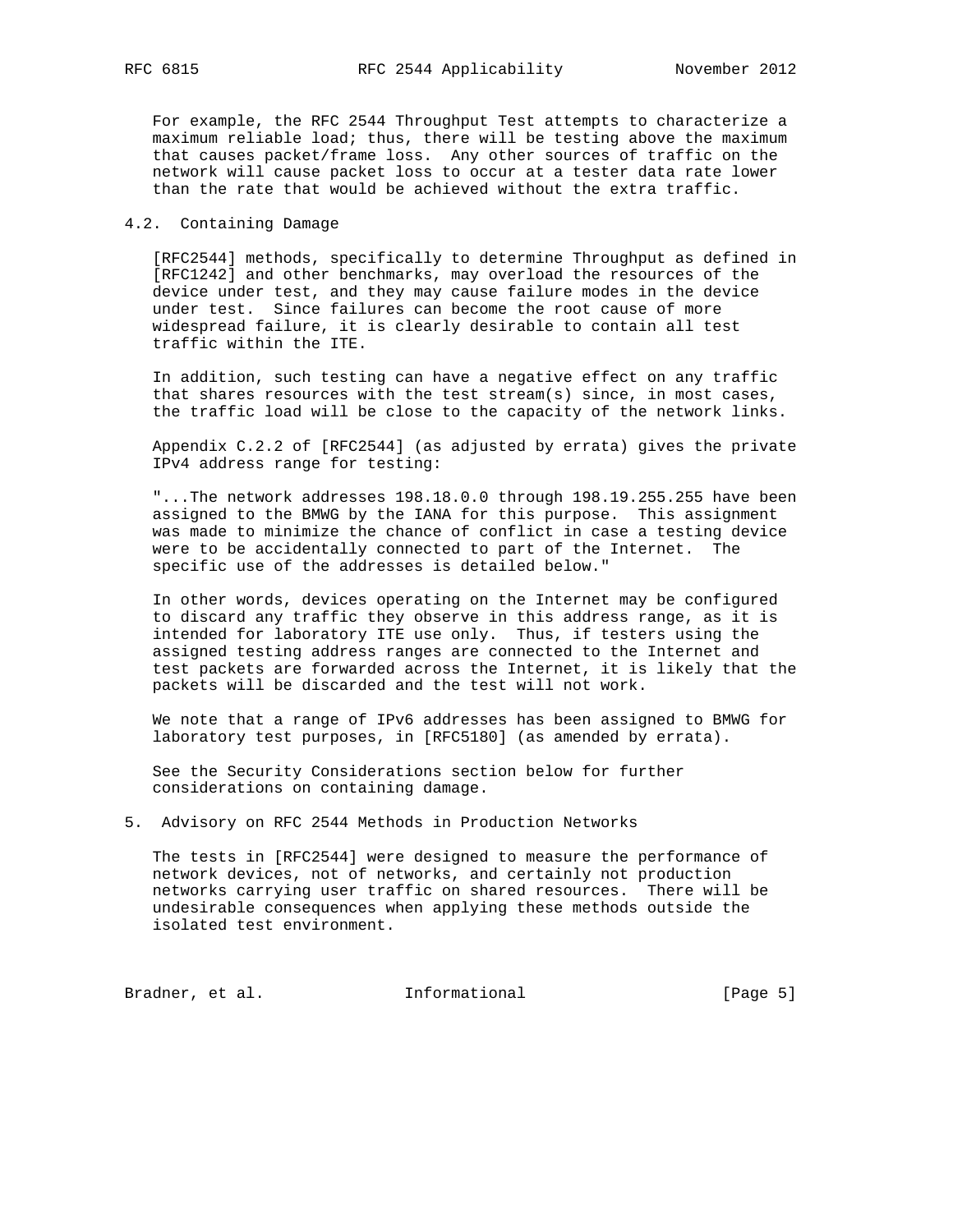One negative consequence stems from reliance on frame loss as an indicator of resource exhaustion in [RFC2544] methods. In practice, link-layer and physical-layer errors prevent production networks from operating loss-free. The [RFC2544] methods will not correctly assess Throughput when loss from uncontrolled sources is present. Frame loss occurring at the SLA levels of some networks could affect every iteration of Throughput testing (when each step includes sufficient packets to experience facility-related loss). Flawed results waste the time and resources of the testing service user and of the service provider when called to dispute the measurement. These are additional examples of harm that compliance with this advisory should help to avoid. See Appendix A for an example.

 The methods described in [RFC2544] are intended to generate traffic that overloads network device resources in order to assess their capacity. Overload of shared resources would likely be harmful to user traffic performance on a production network. These tests MUST NOT be used on production networks and as discussed above. The tests will not produce a reliable or accurate benchmarking result on a production network.

 [RFC2544] methods have never been validated on a network path, even when that path is not part of a production network and carrying no other traffic. It is unknown whether the tests can be used to measure valid and reliable performance of a multi-device, multi network path. It is possible that some of the tests may prove valid in some path scenarios, but that work has not been done or has not been shared with the IETF community. Thus, such testing is contraindicated by the BMWG.

#### 6. Considering Performance Testing in Production Networks

 The IETF has addressed the problem of production network performance measurement by chartering a different working group: IP Performance Metrics (IPPM). This working group has developed a set of standard metrics to assess the quality, performance, and reliability of Internet packet transfer services. These metrics can be measured by network operators, end users, or independent testing groups. We note that some IPPM metrics differ from RFC 2544 metrics with similar names, and there is likely to be confusion if the details are ignored.

 IPPM has not yet standardized methods for raw capacity measurement of Internet paths. Such testing needs to adequately consider the strong possibility for degradation to any other traffic that may be present due to congestion. There are no specific methods proposed for activation of a packet transfer service in IPPM at this time. Thus, individuals who need to conduct capacity tests on production networks

Bradner, et al. 1nformational [Page 6]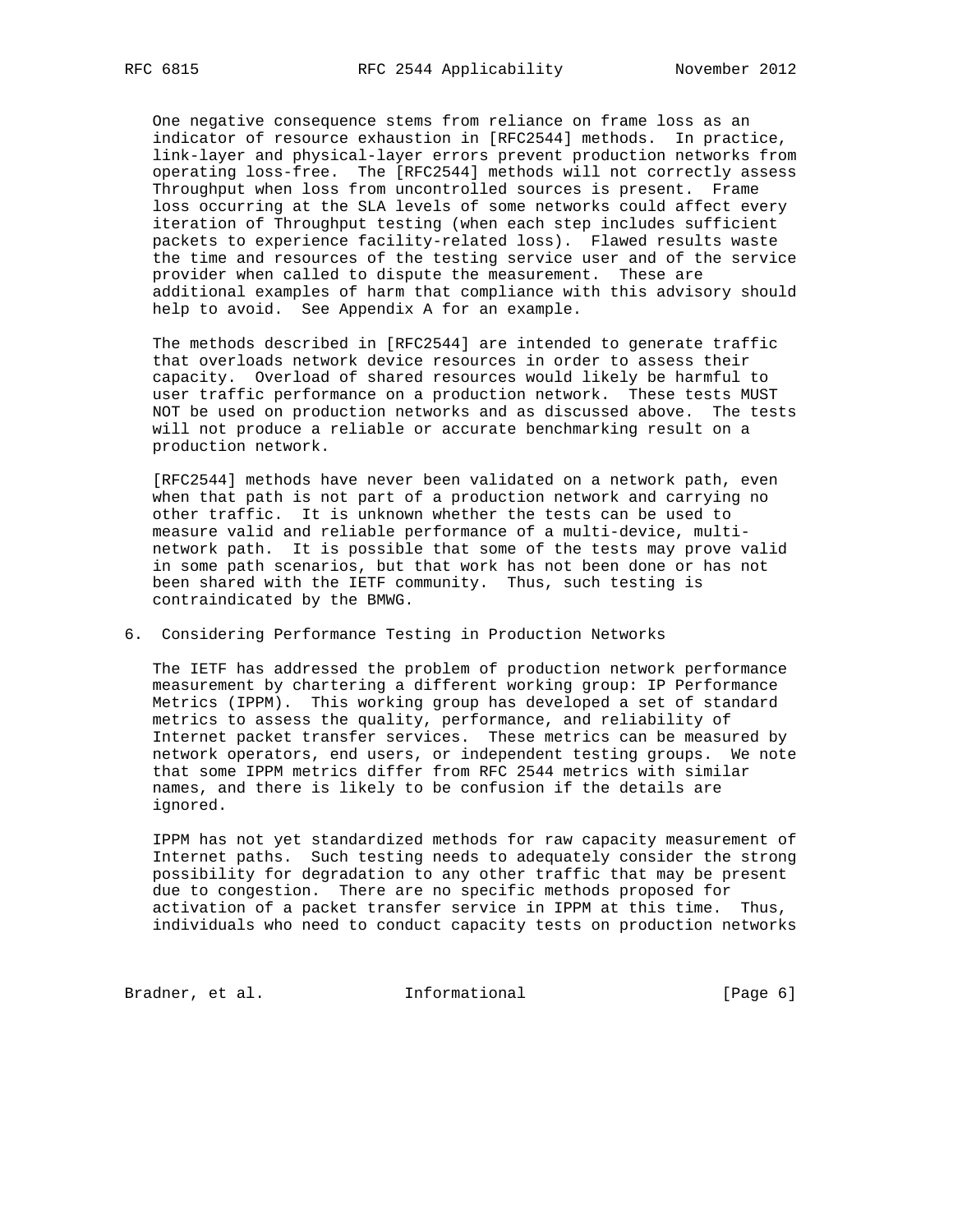should actively participate in standards development to ensure their methods receive appropriate industry review and agreement, in the IETF or in alternate standards development organizations.

 Other standards may help to fill gaps in telecommunication service testing. For example, the IETF has many standards intended to assist with network Operations, Administration, and Maintenance (OAM). ITU-T Study Group 12 has a Recommendation on service activation test methodology [Y.1564].

 The world will not spin off axis while waiting for appropriate and standardized methods to emerge from the consensus process.

7. Security Considerations

 This Applicability Statement intends to help preserve the security of the Internet by clarifying that the scope of [RFC2544] and other BMWG memos are all limited to testing in a laboratory ITE, thus avoiding accidental Denial-of-Service attacks or congestion due to high traffic volume test streams.

 All benchmarking activities are limited to technology characterization using controlled stimuli in a laboratory environment, with dedicated address space and the other constraints [RFC2544].

 The benchmarking network topology will be an independent test setup and MUST NOT be connected to devices that may forward the test traffic into a production network or misroute traffic to the test management network.

 Further, benchmarking is performed on a "black-box" basis, relying solely on measurements observable external to the device under test/ system under test (DUT/SUT).

 Special capabilities SHOULD NOT exist in the DUT/SUT specifically for benchmarking purposes. Any implications for network security arising from the DUT/SUT SHOULD be identical in the lab and in production networks.

8. Acknowledgements

 Thanks to Matt Zekauskas, Bill Cerveny, Barry Constantine, Curtis Villamizar, David Newman, and Adrian Farrel for suggesting improvements to this memo.

Bradner, et al. 1nformational [Page 7]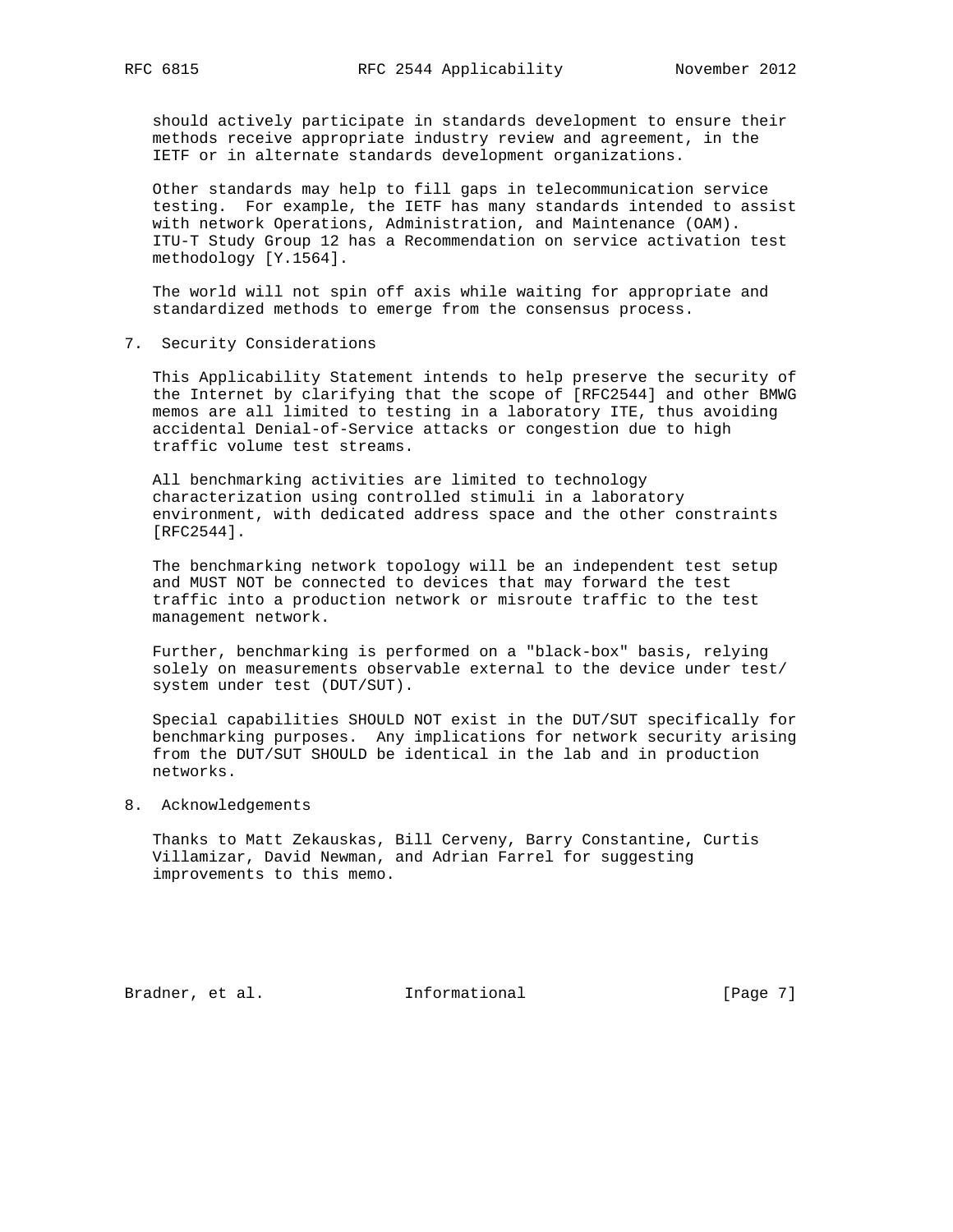Specifically, Al Morton would like to thank his coauthors, who constitute the complete set of Chairmen-Emeritus of the BMWG, for returning from other pursuits to develop this statement and see it through to approval. This has been a rare privilege; one that likely

 Scott Bradner served as Chairman from 1990 to 1993 Jim McQuaid served as Chairman from 1993 to 1995 Kevin Dubray served as Chairman from 1995 to 2006

It's all about the band.

will not be matched in the IETF again:

- 9. References
- 9.1. Normative References
	- [RFC1242] Bradner, S., "Benchmarking terminology for network interconnection devices", RFC 1242, July 1991.
	- [RFC2119] Bradner, S., "Key words for use in RFCs to Indicate Requirement Levels", BCP 14, RFC 2119, March 1997.
	- [RFC2544] Bradner, S. and J. McQuaid, "Benchmarking Methodology for Network Interconnect Devices", RFC 2544, March 1999.
	- [RFC5180] Popoviciu, C., Hamza, A., Van de Velde, G., and D. Dugatkin, "IPv6 Benchmarking Methodology for Network Interconnect Devices", RFC 5180, May 2008.
- 9.2. Informative References
	- [Bryant] Bonica, R. and S. Bryant, "RFC2544 Testing in Production Network", Work in Progress, October 2012.
	- [Y.1564] ITU-T Recommendation Y.1564, "Ethernet Service Activation Test Methodology", March 2011.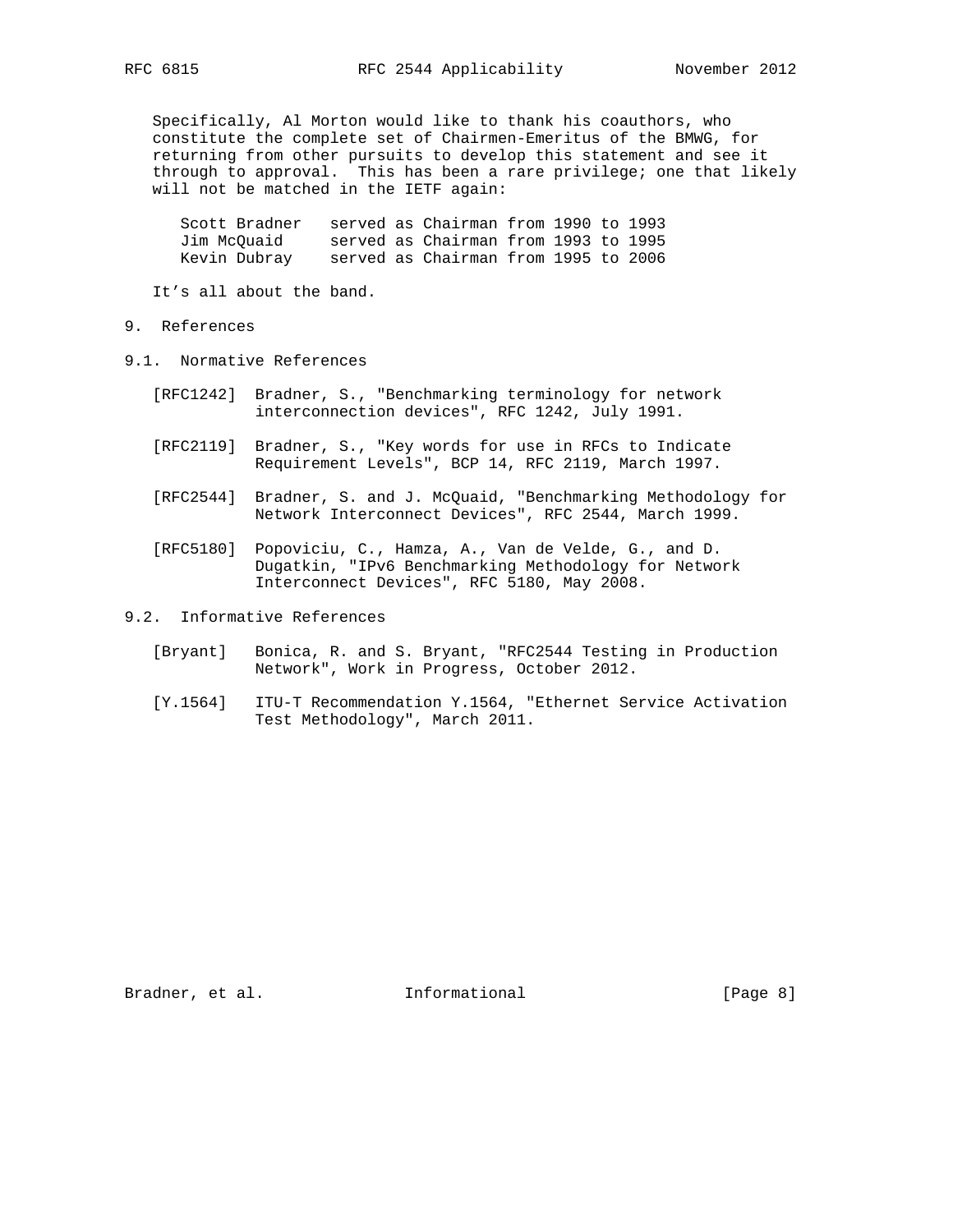- 
- Appendix A. Example of RFC 2544 Method Failure in Production Network Measurement

 This Appendix provides an example illustrating how [RFC2544] methods applied on production networks can easily produce a form of harm from flawed and misleading results.

 The [RFC2544] Throughput benchmarking method usually includes the following steps:

- a. Set the offered traffic level, less than max of the ingress link(s).
- b. Send the test traffic through the device under test (DUT) and count all frames successfully transferred.
- c. If all frames are received, increment traffic level and repeat step b.
- d. If one or more frames are lost, the level is in the DUT-overload region (step b may be repeated at a reduced traffic level to more exactly determine the maximum rate at which none of the frames are dropped by the DUT, defined as the Throughput [RFC1242]).
- e. Report the Throughput values, the x-y of graph of frame size and Throughput, and other information in accordance with [RFC2544].

 In this method, frame loss is the sole indicator of overload and therefore the determining factor in the measurement of Throughput using the [RFC2544] methodology (even though the results may not report frame loss per se).

 Frame loss is subject to many factors in addition to operating above the Throughput traffic level. These factors include optical interference (which may be due to dirty interfaces, crossover from other signals, fiber bend and temperature, etc.) and electrical interference (caused by local sources of radio signals, electrical spikes, solar particles, etc.). In the laboratory environment many of these issues can be carefully controlled through cleaning and isolation. Since [RFC2544] methodologies are primarily intended to test devices and not paths, the total length of path, the number of interfaces, and compound risk of random frame loss can be kept to a minimum.

 In a production network, however, there will be many interfaces and many kilometers of path under test. This considerably increases the risk of random frame loss.

Bradner, et al. 1nformational [Page 9]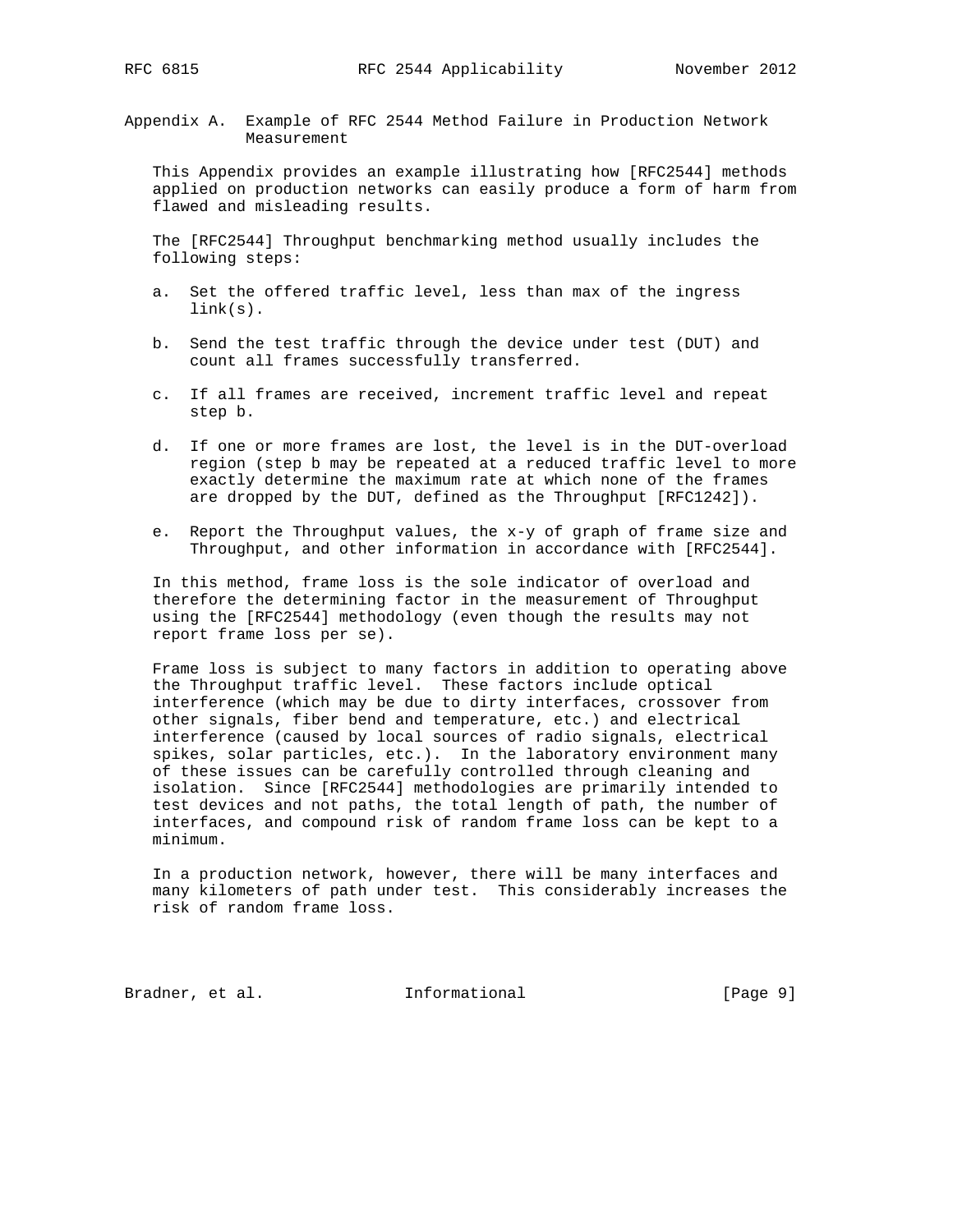The risk of frame loss caused by outside effects is significantly higher in production networks, and significantly higher with long paths (both those with long physical path lengths, and those with large numbers of interfaces in the path). Thus, the risk of falsely low reported Throughput using an [RFC2544] methodology test is considerably increased in a production network.

 Therefore, to successfully conduct tests with similar objectives to those in [RFC2544] in a production network, it will be necessary to develop modifications to the methodologies defined in [RFC2544] and standards to describe them. See [Bryant] for an in-progress effort and [Y.1564] for an approved method adapted to production service activation.